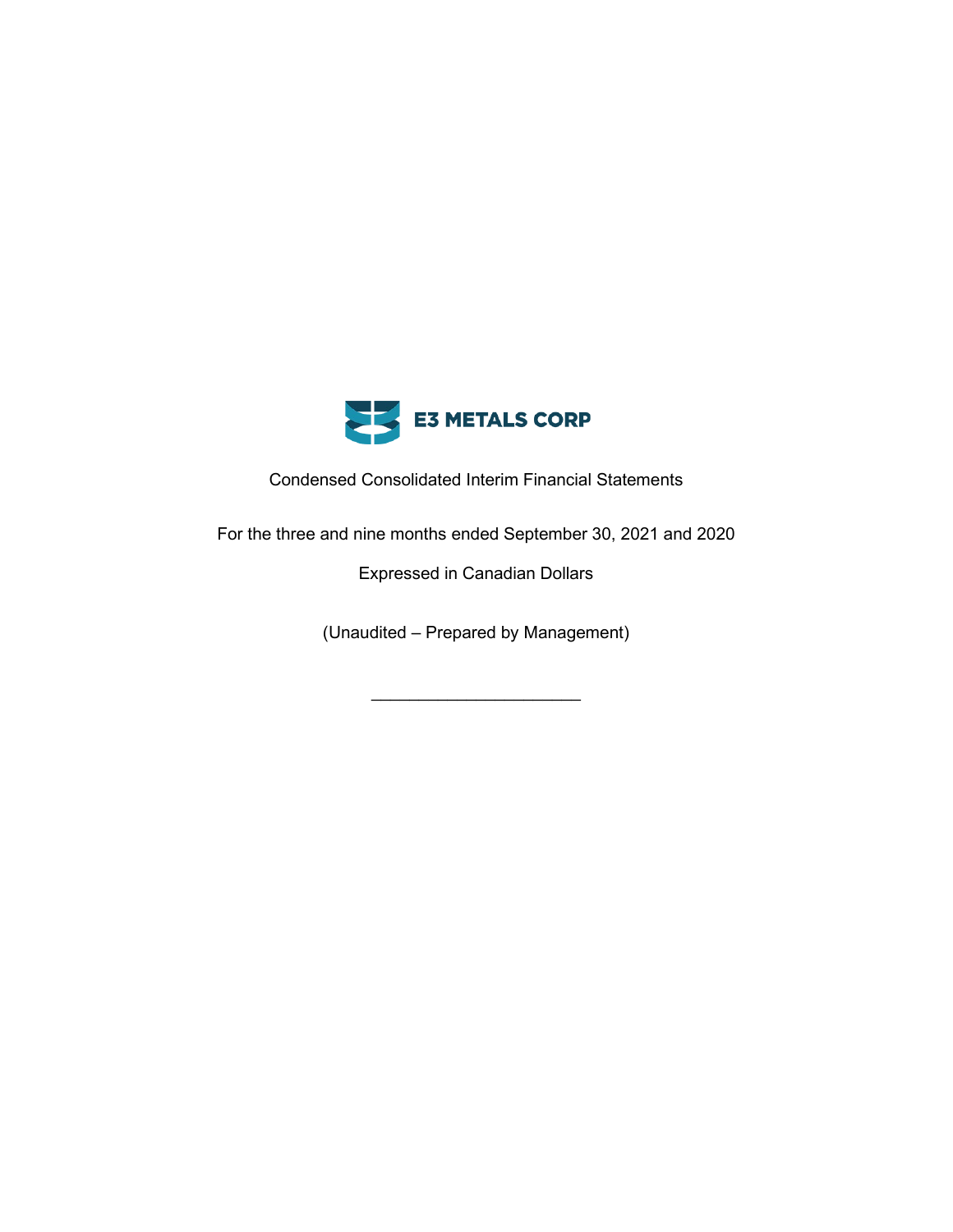

# **NOTICE TO READER**

Under National Instrument 51-102, Part 4, subsection 4.3(3)(a), if an auditor has not performed a review of the condensed consolidated interim financial statements, they must be accompanied by a notice indicating that the condensed consolidated interim financial statements have not been reviewed by an auditor.

The accompanying unaudited condensed consolidated interim financial statements of the Company have been prepared by management and approved by the Audit Committee and Board of Directors of the Company.

The Company's independent auditors have not performed a review of these condensed consolidated interim financial statements in accordance with the standards established by the Chartered Professional Accountants of Canada for a review of the condensed consolidated interim financial statements by an entity's auditors.

November 29, 2021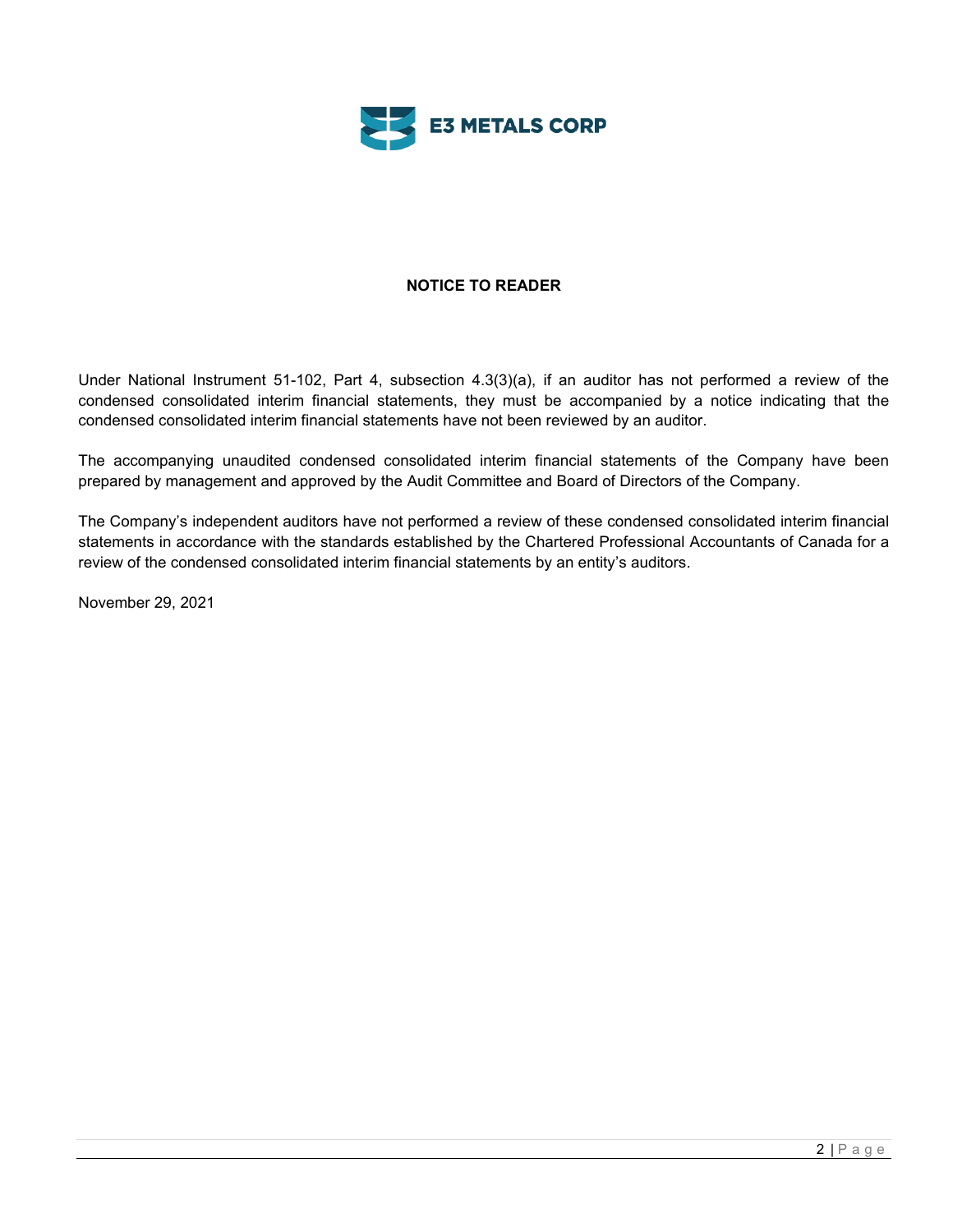

Condensed Consolidated Interim Statements of Financial Position (Expressed in Canadian Dollars– Unaudited)

|                                                                            |              | September 30, December 31,<br>2021 |              | 2020           |
|----------------------------------------------------------------------------|--------------|------------------------------------|--------------|----------------|
|                                                                            | <b>Notes</b> | (unaudited)                        |              | (audited)      |
| <b>Assets</b>                                                              |              |                                    |              |                |
| Current assets:                                                            |              |                                    |              |                |
| Cash                                                                       |              | \$                                 | 12,795,930   | \$6,467,377    |
| Restricted cash                                                            |              |                                    |              | 221,795        |
| Receivables                                                                | 3            |                                    | 135,549      | 52,929         |
| Prepaids                                                                   | 4            |                                    | 124,262      | 115,240        |
|                                                                            |              |                                    | 13,055,741   | 6,857,341      |
| Property and equipment                                                     | 5            |                                    | 64,178       | 4,797          |
| Right-of-use asset                                                         | 6            |                                    | 265,609      | 15,333         |
| Exploration and evaluation assets                                          | 7            |                                    | 4,430,447    | 2,876,588      |
| Intangible assets                                                          | 8            |                                    | 2,074,512    | 886,687        |
| <b>Total Assets</b>                                                        |              | \$                                 | 19,890,487   | \$10,640,746   |
| <b>Liabilities and Shareholders' Equity</b><br><b>Current liabilities:</b> |              |                                    |              |                |
| Trade payables and accrued liabilities                                     |              | \$                                 | 432,666      | 309,964<br>\$  |
| Due to related parties                                                     |              |                                    |              | 65,913         |
| Lease liability short-term                                                 | 10           |                                    | 127,043      | 18,306         |
|                                                                            |              |                                    | 559,709      | 394,183        |
| Long-term liabilities                                                      | 10           |                                    |              |                |
| Lease liability long-term                                                  | 11           |                                    | 165,440      |                |
| Long-term notes payable<br><b>Total Liabilities</b>                        |              |                                    | 725,149      | 150,000        |
|                                                                            |              |                                    |              | 544,183        |
| Shareholders' equity:                                                      |              |                                    |              |                |
| Share capital                                                              | 12           |                                    | 37,393,011   | 28,052,180     |
| Contributed surplus                                                        | 12           |                                    | 5,461,202    | 3,140,573      |
| Contributed capital                                                        | 9            |                                    | 1,986,898    | 997,275        |
| Foreign currency reserve                                                   |              |                                    | (75, 128)    | (75, 128)      |
| Deficit                                                                    |              |                                    | (25,600,645) | (22, 018, 337) |
|                                                                            |              |                                    | 19,165,338   | 10,096,563     |
| <b>Total Liabilities and Shareholders' Equity</b>                          |              | \$                                 | 19,890,487   | \$10,640,746   |

Nature and continuance of operations (Note 1)

The accompanying notes form an integral part of these Condensed Consolidated Interim Financial Statements.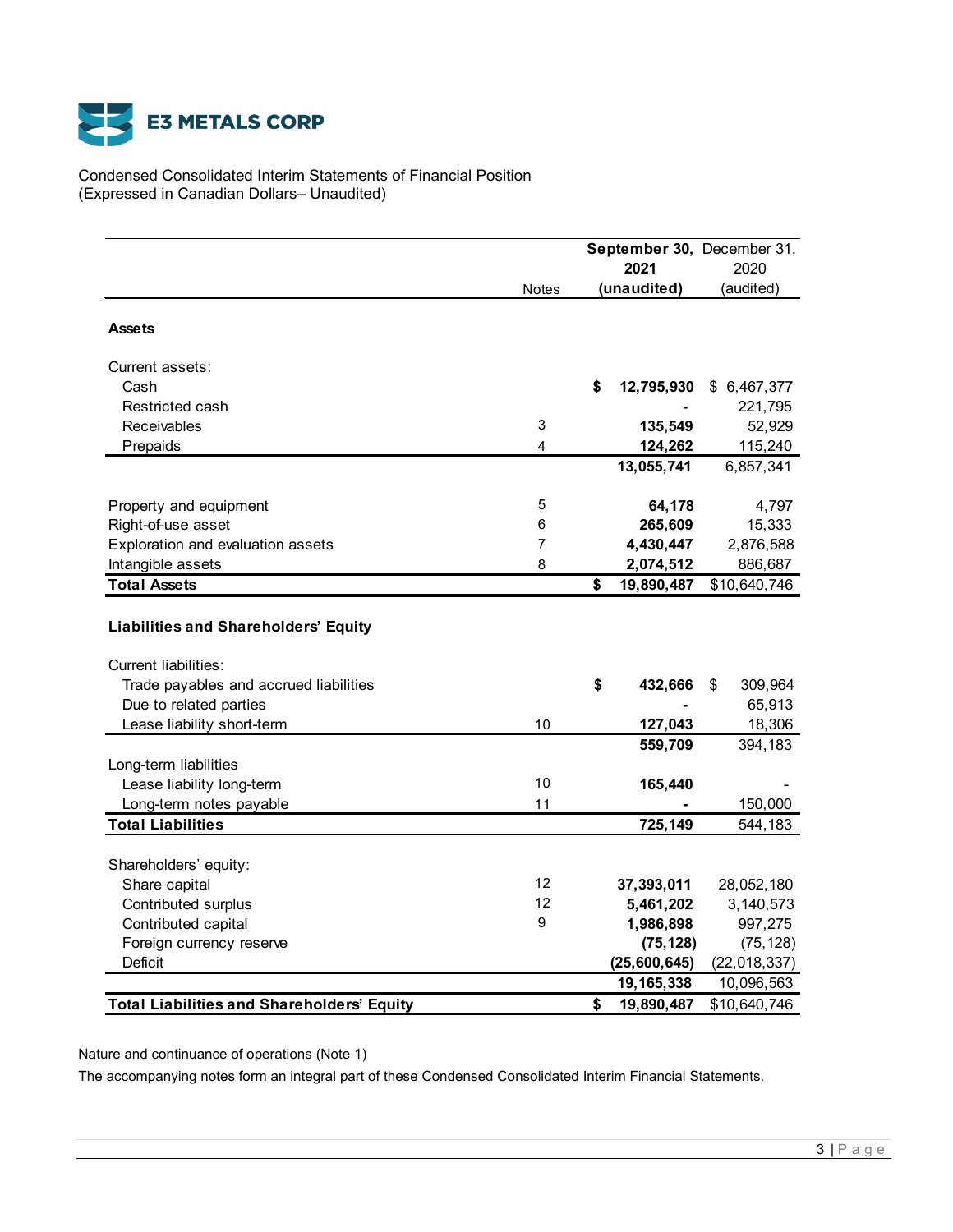

Condensed Consolidated Interim Statements of Changes in Shareholders' Equity (Expressed in Canadian Dollars– Unaudited)

|                                                                | Number of<br><b>Shares</b> |      | Amount        | Contributed<br>Capital |      | Contributed<br>Surplus | <b>Foreign Currency</b><br>Reserve |    | Deficit           | <b>Total Equity</b> |
|----------------------------------------------------------------|----------------------------|------|---------------|------------------------|------|------------------------|------------------------------------|----|-------------------|---------------------|
| Balance, January 1, 2021                                       | 41,664,131                 | - \$ | 28,052,180    | \$<br>997,275 \$       |      | 3,140,573              | \$<br>(75, 128)                    | S  | $(22,018,337)$ \$ | 10,096,563          |
| Private placement of units                                     | 6,793,300                  |      | 8,050,061     |                        |      |                        |                                    |    |                   | 8,050,061           |
| Exercise of stock options & warrants                           | 4,968,975                  |      | 2,955,144     |                        |      |                        |                                    |    |                   | 2,955,144           |
| Reclassify contributed surplus on exercise of                  |                            |      | 508,476       |                        |      | (508, 476)             |                                    |    |                   |                     |
| stock options/warrants                                         |                            |      |               |                        |      |                        |                                    |    |                   |                     |
| Share issue costs                                              |                            |      | (2, 172, 850) |                        |      | 1,313,597              |                                    |    |                   | (859, 253)          |
| Contributed capital                                            |                            |      |               | 989,623                |      |                        |                                    |    |                   | 989,623             |
| Share-based compensation                                       |                            |      |               |                        |      | 1,515,508              |                                    |    |                   | 1,515,508           |
| Net loss for the period                                        |                            |      |               |                        |      |                        |                                    |    | (3,582,308)       | (3,582,308)         |
| Balance, September 30, 2021                                    | 53,426,406                 | \$   | 37,393,011    | \$<br>1,986,898        | Ŝ.   | 5,461,202              | \$<br>(75, 128)                    | \$ | (25,600,645)      | 19,165,338          |
|                                                                |                            |      |               |                        |      |                        |                                    |    |                   |                     |
| Balance, January 1, 2020                                       | 27,397,901 \$              |      | 20,264,608 \$ | 997,275                | \$   | 2,760,249 \$           | (75, 128)                          | \$ | $(19,923,250)$ \$ | 4,023,754           |
| Private placement of units                                     | 3,004,500                  |      | 1,201,800     |                        |      |                        |                                    |    |                   | 1,201,800           |
| Shares issued to settle payables                               | 18,750                     |      | 7,500         |                        |      |                        |                                    |    |                   | 7,500               |
| Value attributed to warrants issued with private<br>placement  |                            |      | (225, 337)    |                        |      | 225,337                |                                    |    |                   |                     |
| Finder's warrants issued with private placement                |                            |      | (9,800)       |                        |      | 9.800                  |                                    |    |                   |                     |
| Exercise of stock options                                      | 75,000                     |      | 30,000        |                        |      |                        |                                    |    |                   | 30,000              |
| Reclassify contributed surplus on exercise of<br>stock options |                            |      | 18,357        |                        |      | (18, 357)              |                                    |    |                   |                     |
| Share issue costs                                              |                            |      | (27,010)      |                        |      |                        |                                    |    |                   | (27,010)            |
| Share-based compensation                                       |                            |      |               |                        |      | 154,039                |                                    |    |                   | 154,039             |
| Net loss for the period                                        |                            |      |               |                        |      |                        |                                    |    | (1, 143, 794)     | (1, 143, 794)       |
| Balance, September 30, 2020                                    | 30,496,151                 | \$   | 21,260,118    | \$<br>997,275          | - \$ | 3,131,068              | \$<br>(75, 128)                    | \$ | $(21,067,044)$ \$ | 4,246,289           |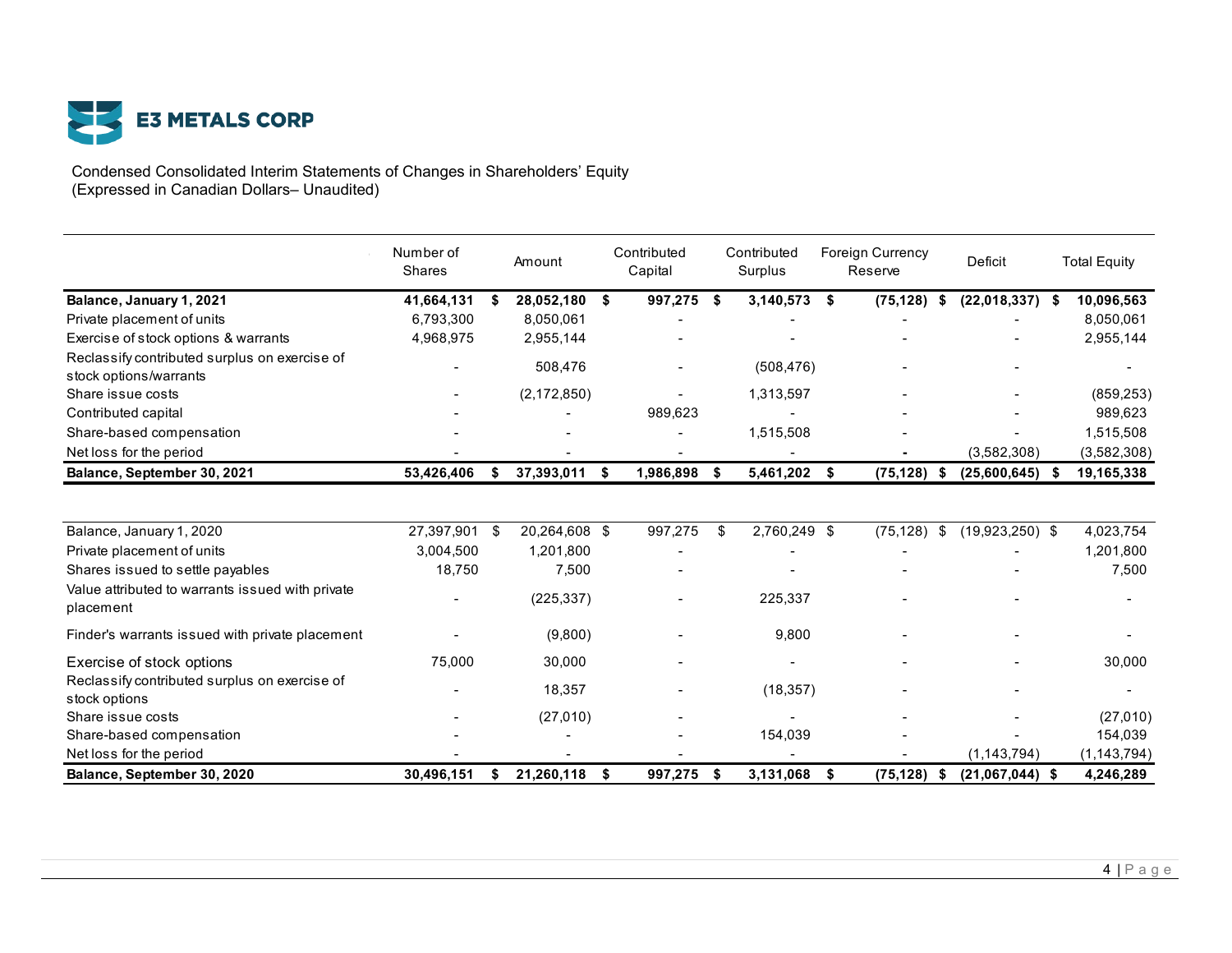

Condensed Consolidated Interim Statements of Comprehensive Loss For the three and nine months ended September 30, 2021 and 2020 (Expressed in Canadian Dollars– Unaudited)

|                                              |              |                       | Three months ended<br>September 30, |                                | Nine months ended<br>September 30, |
|----------------------------------------------|--------------|-----------------------|-------------------------------------|--------------------------------|------------------------------------|
|                                              | <b>Notes</b> | 2021                  | 2020                                | 2021                           | 2020                               |
|                                              |              |                       |                                     |                                |                                    |
| Expenses:                                    |              |                       |                                     |                                |                                    |
| Share-based compensation                     | 12           | \$<br>317.748         | \$<br>31.891                        | \$<br>1,515,508                | \$<br>154,039                      |
| Business development and marketing           |              | 204,622               | 123,160                             | 653,083                        | 307,557                            |
| Professional fees                            |              | 118,824               | 11,340                              | 354,109                        | 69,168                             |
| Consulting fees                              |              | 39,443                | 91,545                              | 339,914                        | 266,373                            |
| Wages and benefits                           |              | 128,511               | 63,370                              | 336,067                        | 252,997                            |
| General and administrative                   |              | 96,784                | 20,794                              | 216,999                        | 95,850                             |
| Amortization                                 | 5, 6         | 31,500                | 9,723                               | 91,946                         | 38,877                             |
| Regulatory and transfer agent fees           |              | 7,319                 | 1,967                               | 73,152                         | 21,693                             |
| Interest on lease liability                  | 10           | 5,140                 | 646                                 | 11,237                         | 1,093                              |
| Realized loss (gain) on foreign exchange     |              | (266)                 | 13,437                              | 8,586                          | (26, 133)                          |
| Travel expenses                              |              | 776                   | 1,918                               | 6,078                          | 13,100                             |
| Wages and benefits subsidy                   |              |                       |                                     |                                | (50, 820)                          |
|                                              |              | (950, 401)            | (369, 791)                          | (3,606,679)                    | (1, 143, 794)                      |
| Interest income                              |              | (8, 545)              |                                     | (24, 371)                      |                                    |
| <b>Net Loss for period</b>                   |              | (941, 856)            | (369, 791)                          | (3, 582, 308)                  | (1, 143, 794)                      |
| <b>Comprehensive Loss for period</b>         |              | \$<br>$(941, 856)$ \$ | $(369, 791)$ \$                     | $(3,582,308)$ \$ $(1,143,794)$ |                                    |
|                                              |              |                       |                                     |                                |                                    |
| Loss per common share<br>- Basic and diluted |              | \$<br>$(0.02)$ \$     | $(0.01)$ \$                         | $(0.07)$ \$                    | (0.04)                             |
|                                              |              |                       |                                     |                                |                                    |
| Weighted average number of common shares     |              |                       |                                     |                                |                                    |
| outstanding - Basic and diluted              |              | 53, 188, 841          | 30,493,094                          | 51,262,981                     | 29,792,966                         |

The accompanying notes form a part of these Condensed Consolidated Interim Financial Statements.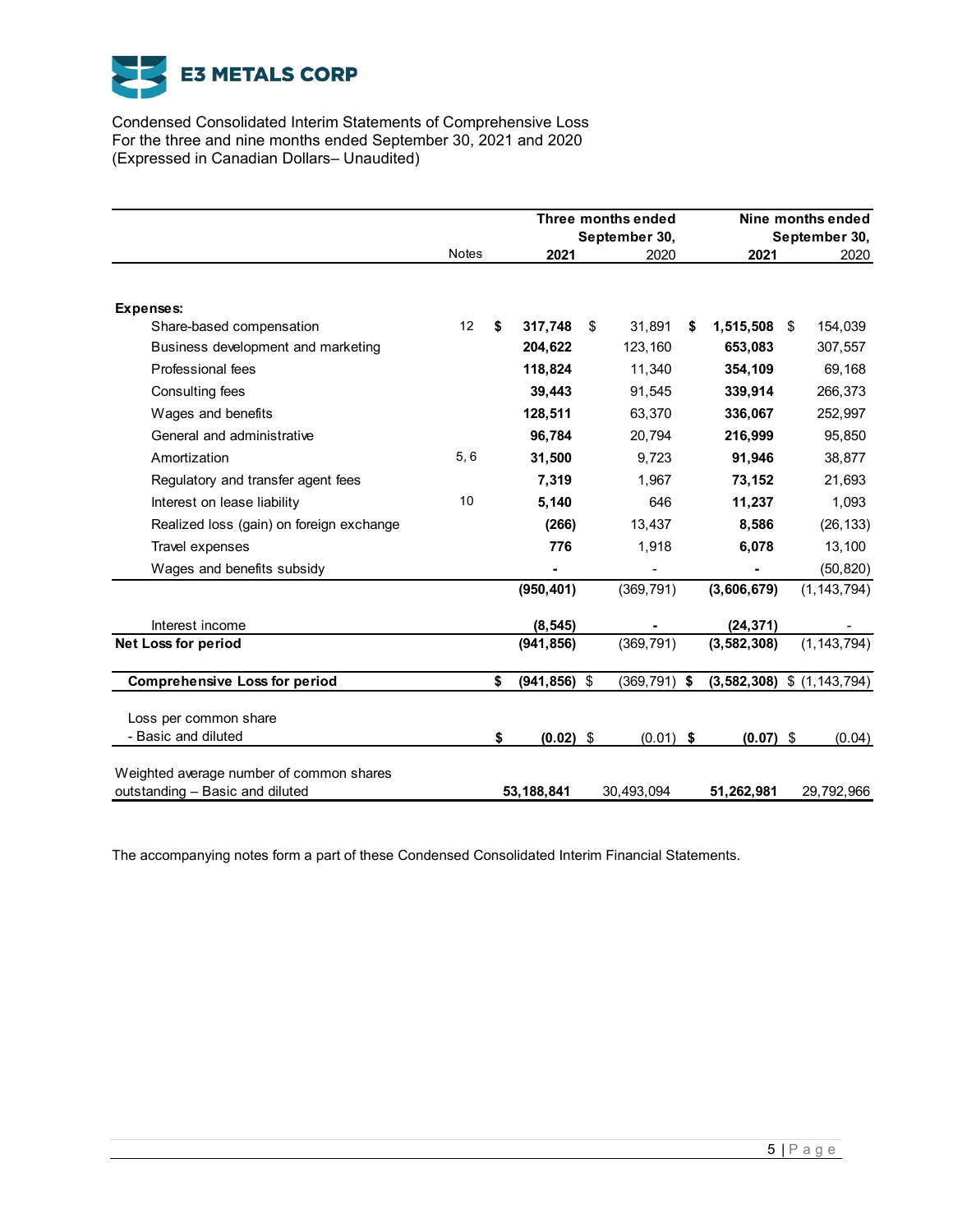

Condensed Consolidated Interim Statements of Cash Flows For the three and nine months ended September 30, 2021 and 2020 (Expressed in Canadian Dollars -Unaudited)

|                                                       |       |                       | Three months ended    |                  | Nine months ended     |  |  |
|-------------------------------------------------------|-------|-----------------------|-----------------------|------------------|-----------------------|--|--|
|                                                       | Notes |                       | September 30,<br>2020 | 2021             | September 30,<br>2020 |  |  |
|                                                       |       | 2021                  |                       |                  |                       |  |  |
| Cash provided by (used in):                           |       |                       |                       |                  |                       |  |  |
| Operating:                                            |       |                       |                       |                  |                       |  |  |
| Net loss for the period                               |       | \$<br>$(941, 856)$ \$ | $(369, 791)$ \$       | $(3,582,308)$ \$ | (1, 143, 794)         |  |  |
| Items not affecting cash                              |       |                       |                       |                  |                       |  |  |
| Share-based compensation                              | 12    | 317,748               | 31,891                | 1,515,508        | 154,039               |  |  |
| Amortization                                          | 5,6   | 31,500                | 9,723                 | 91,946           | 38,877                |  |  |
| Non-cash interest expense on lease liability          | 10    | 5,140                 | 646                   | 11,237           | 1,093                 |  |  |
| Change in non-cash working capital:                   |       |                       |                       |                  |                       |  |  |
| Receivables                                           |       | (32, 788)             | 4,101                 | (53, 197)        | (35,667)              |  |  |
| Prepaids                                              | 4     | 13,232                | 77,472                | (9,022)          | 101,602               |  |  |
| Trade payables and accrued liabilities                |       | 141,155               | 30,291                | 122,702          | (288, 956)            |  |  |
| Due to related parties                                |       |                       | (1,097)               | (65, 913)        | (12, 378)             |  |  |
| Net cash used in operating activities                 |       | (465, 869)            | (216, 764)            | (1,969,047)      | (1, 185, 184)         |  |  |
|                                                       |       |                       |                       |                  |                       |  |  |
| Investing:                                            |       |                       |                       |                  |                       |  |  |
| Intangible assets                                     | 8     | (426, 586)            | (165, 937)            | (1,092,719)      | (531, 113)            |  |  |
| Exploration and evaluation assets                     | 7     | (220, 217)            | (58, 631)             | (1, 553, 859)    | (80, 484)             |  |  |
| Property and equipment                                | 5     | (10,000)              |                       | (75, 596)        |                       |  |  |
| Acquisition of joint operations, net of cash received | 9     |                       |                       | 221,922          |                       |  |  |
| Net cash used in investing activities                 |       | (656, 803)            | (224, 568)            | (2,500,252)      | (611, 597)            |  |  |
| Financing:                                            |       |                       |                       |                  |                       |  |  |
| Proceeds from private placements (net)                | 12    |                       |                       | 7,196,459        | 1,174,790             |  |  |
| Lease liability                                       | 10    | (27, 241)             | (11, 130)             | (63,067)         | (27, 670)             |  |  |
| Exercise of stock options and warrants (net)          | 12    | 343,200               |                       | 2,949,493        | 30,000                |  |  |
| Grants                                                |       |                       |                       | 643,172          |                       |  |  |
| Long term notes                                       | 11    | $\blacksquare$        | 120,000               | (150,000)        | 120,000               |  |  |
| Net cash from financing activities                    |       | 315,959               | 108,870               | 10,576,057       | 1,297,120             |  |  |
| Change of cash during the period                      |       | (806, 713)            | (332, 462)            | 6,106,758        | (499, 661)            |  |  |
| Cash, beginning of the period                         |       | 13,602,643            | 1,055,373             | 6,689,172        | 1,222,572             |  |  |
| Cash, end of the period                               |       | \$12,795,930          | \$<br>722,911         | 12,795,930<br>\$ | 722,911<br>\$         |  |  |
|                                                       |       |                       |                       |                  |                       |  |  |
| Unrestricted cash                                     |       | \$12,795,930          | 283,055               | 12,795,930       | 283,055               |  |  |
| Restricted cash - security for credit facility        |       |                       | 28,750                |                  | 28,750                |  |  |
| Restricted cash - Joint operations                    | 9     |                       | 411,106               |                  | 411,106               |  |  |
| Cash, end of the period                               |       | \$12,795,930          | 722,911<br>\$         | 12,795,930<br>\$ | 722,911<br>\$         |  |  |

The accompanying notes form an integral part of these Condensed Consolidated Interim Financial Statements.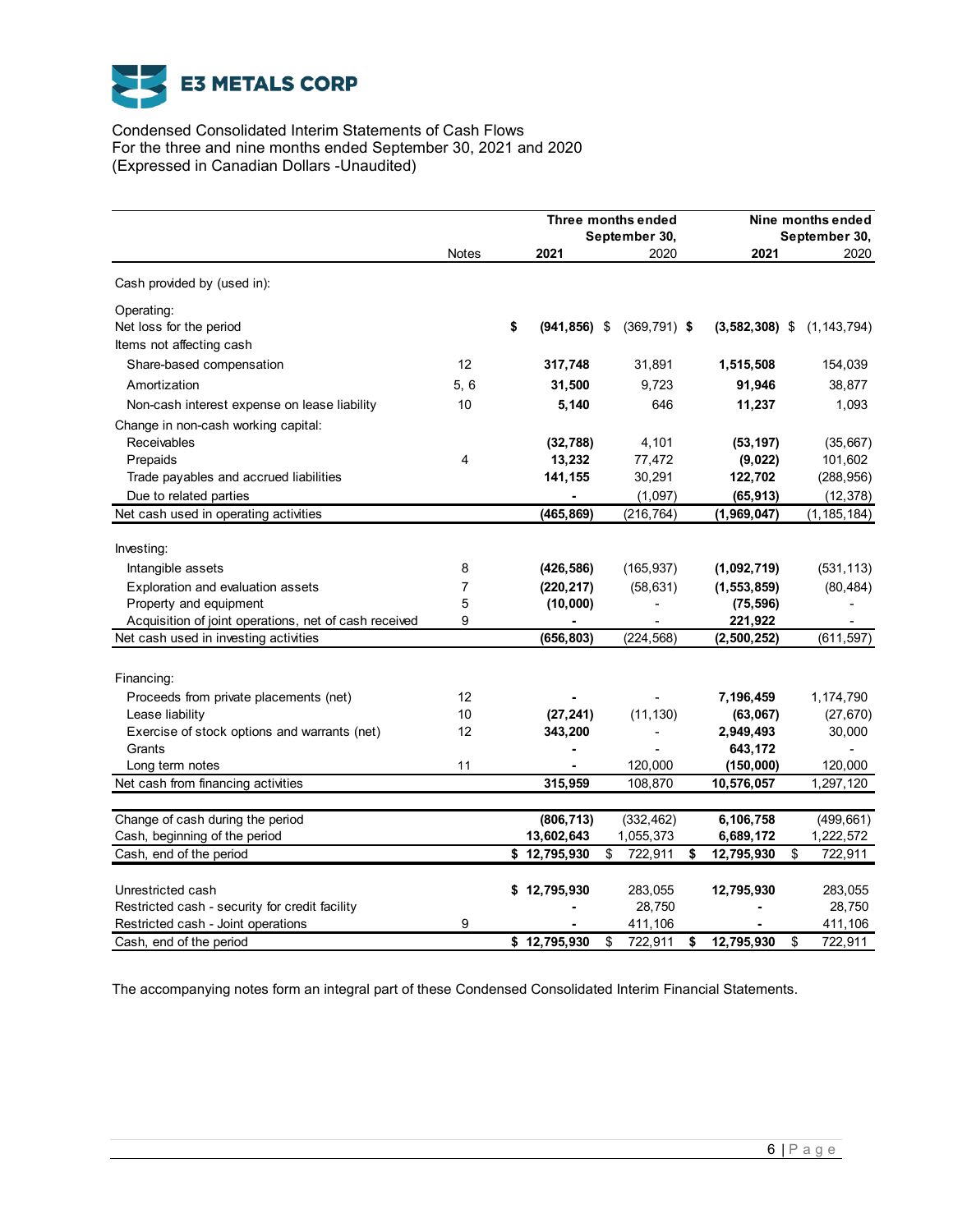

# **1. NATURE AND CONTINUANCE OF OPERATIONS**

E3 Metals Corp. ("E3 Metals" or the "Company") was incorporated on August 19, 1998 under the laws of British Columbia. The Company's shares trade on the TSX Venture Exchange (the "Exchange") under the symbol ETMC.

The Company's head office and principal address is Suite 1850, 444 5<sup>th</sup> Avenue SW, Calgary, AB, T2P 2T8. The registered and records office is Suite 400, 725 Granville Street, Vancouver, BC, V7Y 1G5.

E3 Metals is a resource company with mineral properties in Alberta that is currently focused on technology development for lithium extraction from Alberta brines contained in its mineral properties.

These Condensed Consolidated Interim Financial Statements (the "financial statements") have been prepared on a going concern basis, which assumes that the Company will be able to realize its assets and discharge its liabilities in the normal course of business. Should the Company be unable to continue as a going concern, it may be unable to realize the carrying value of its assets and to meet its liabilities as they become due. These financial statements do not give effect to any adjustments to the amounts or classification of assets and liabilities which might be necessary should the Company be unable to continue as a going concern.

As at September 30, 2021, the Company has not generated revenues from operations and has an accumulated deficit of \$25,600,645 (2020 – \$21,067,044) including a net loss of \$3,582,308 (2020 – \$1,143,794) incurred during the period ended September 30, 2021. These events and conditions indicate a material uncertainty that may cast significant doubt on the Company's ability to continue as a going concern. The Company's ability to continue as a going concern is dependent upon its ability to raise equity financing to further develop their proprietary technology and commence construction of a pilot project.

The impact of the Covid-19 pandemic on the world's financial markets may make it a significant challenge for the Company to raise new equity. On the advice of the Canadian public health authorities E3 Metals temporarily ceased all non-essential travel and implemented a work from home program for all staff. As of the date hereof, staff are working under a combined work from home/work in the office schedule and are utilizing the appropriate social distancing and other recommended or required safety protocols. Measures such as these have caused material disruption to businesses globally resulting in economic uncertainty. Global financial markets have experienced significant volatility and weakness as a consequence of this economic uncertainty. The duration and impact of the COVID-19 outbreak is unknown as this time, as is the effectiveness of interventions by governments and central banks. COVID-19 has had an impact into the timing and cost to develop the Company's pilot project due to the inability to work together in an office and the extra protocols and procedures required for all lab / technology research.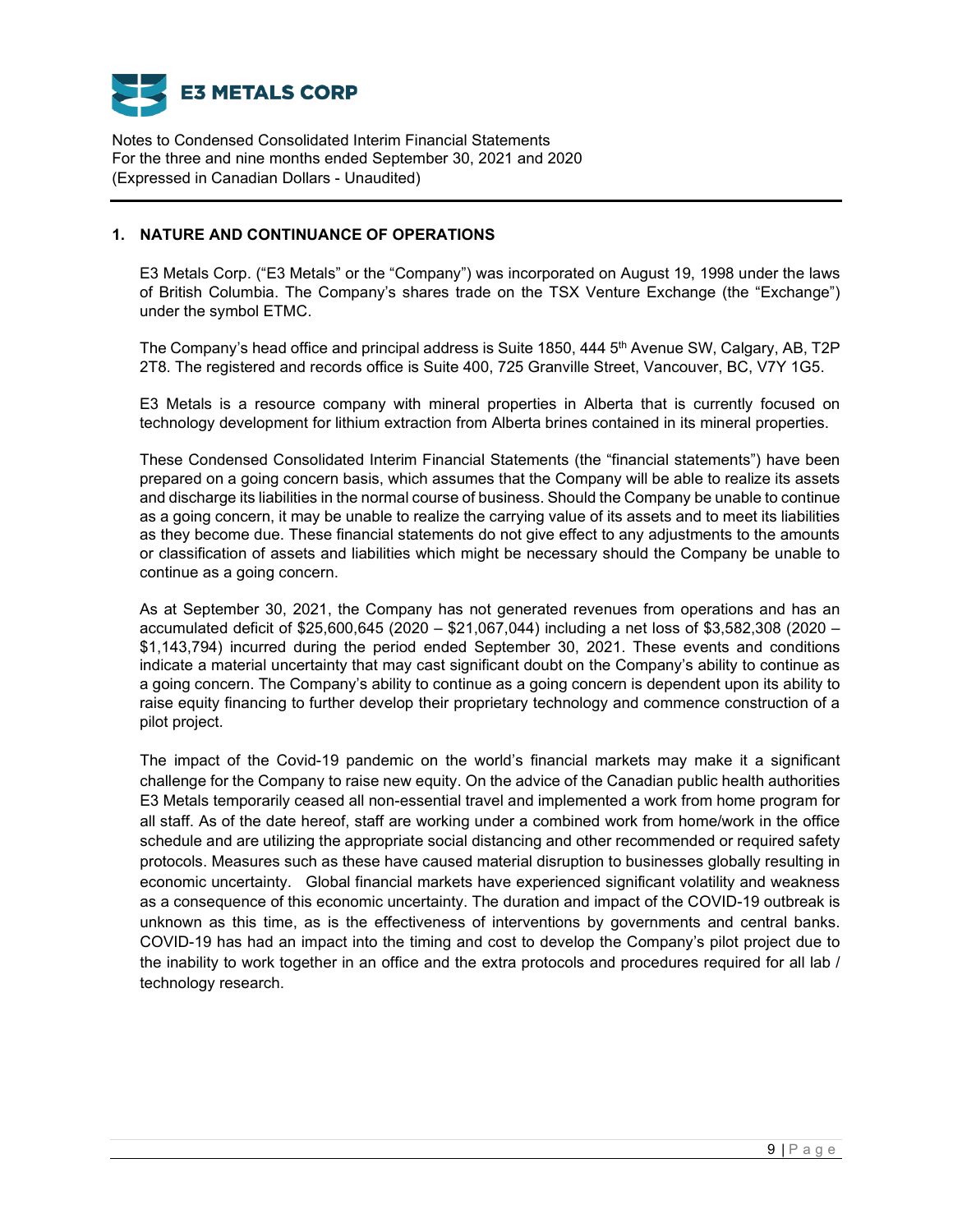

## **2. SIGNIFICANT ACCOUNTING POLICIES AND BASIS OF PREPARATION**

These financial statements were authorized for issue on November 29, 2021 by the Board of Directors of the Company.

These Condensed Consolidated Interim Financial Statements, including comparatives, have been prepared in accordance with International Financial Reporting Standards ("IFRS") as issued by the International Accounting Standards Board ("IASB") and Interpretations issued by the International Financial Reporting Interpretations Committee ("IFRIC").

## *Basis of Presentation*

These condensed consolidated interim financial statements have been prepared in accordance with International Financial Reporting Standards ("IFRS") as issued by the International Accounting Standards Board ("IASB") using International Accounting Standard ("IAS") 34: Interim Financial Reporting. These consolidated financial statements have been prepared on a historical cost basis, except for financial instruments which are measured at their estimated fair value. They do not contain all disclosures required by IFRS for annual financial statements and, accordingly, should be read in conjunction with the audited consolidated financial statements and notes thereto for the period ended December 31, 2020. The consolidated financial statements have been prepared using the same accounting policies and methods as the consolidated financial statements for the period ended December 31, 2020.

### *Consolidation*

These financial statements include the financial statements of the Company and its controlled subsidiaries. Subsidiaries are all corporations over which the Company is able directly or indirectly, to control the financial and operational policies, which is the authority usually connected with holding majority voting rights. Subsidiaries are fully consolidated from the date on which control is acquired by the Company. They are de-consolidated from the date that control by the Company ceases. The subsidiaries of the Company are as follows:

|                                                     |                             |                        | Percentage owned      |                      |  |  |  |
|-----------------------------------------------------|-----------------------------|------------------------|-----------------------|----------------------|--|--|--|
|                                                     | Country of<br>incorporation | Functional<br>currency | September 30,<br>2021 | December 31,<br>2020 |  |  |  |
| 1975293 Alberta Ltd.                                | Canada                      | CAD                    | 100%                  | 100%                 |  |  |  |
| Mexigold Resources SA de CV<br>("MAU Mexico") $(1)$ | Mexico                      | MEX                    | 100%                  | 100%                 |  |  |  |
| Alberta Battery Holdings Inc.(2)                    | Canada                      | CAD                    | 100%                  | 50%                  |  |  |  |

(1) MAU Mexico is inactive and has no assets.

(2) On January 25th, 2021 the Company acquired the remaining 50% of 2216747 Alberta Ltd. It was a jointly controlled operation, recognized using proportionate consolidation prior to the acquisition date. 2216747 Alberta Ltd. changed its name to Alberta Battery Holdings Inc. See Note 9 for further details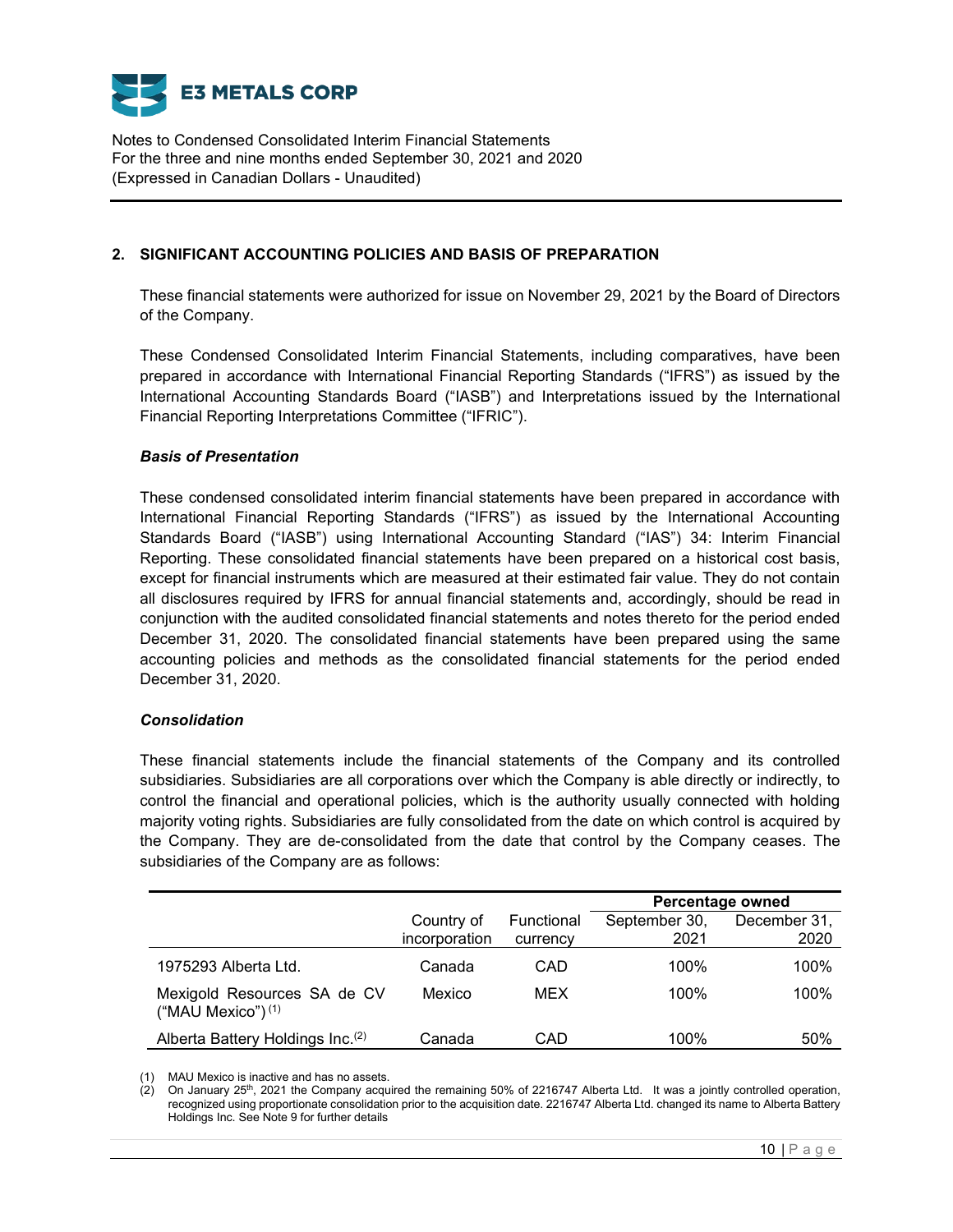

Assets, liabilities, revenues and expenses of the subsidiaries are recognized in accordance with the Company's accounting policies. Inter-company balances and transactions, including unrealized income and expenses arising from inter-company transactions, are eliminated on consolidation.

## *Significant estimates and judgments*

The preparation of financial statements in accordance with IFRS requires the Company to make estimates and judgments concerning the future. The Company's management reviews these estimates and judgments and underlying assumptions on an ongoing basis, based on experience and other factors, including expectations of future events that are believed to be reasonable under the circumstances.

Revisions to estimates are adjusted for prospectively in the period in which the estimates are revised.

Estimates and assumptions where there is significant risk of material adjustments to assets and liabilities in future accounting periods include the useful life of property and equipment, the recoverability of the carrying value of exploration and evaluation assets, fair value measurements for financial instruments, the valuation of right-of-use assets, the valuation of lease liabilities and recoverability and measurement of deferred tax assets.

# *Significant judgments*

The preparation of financial statements in accordance with IFRS requires the Company to make judgments, apart from those involving estimates, in applying accounting policies. The most significant judgments in applying the Company's financial statements include:

- the assessment of the Company's ability to continue as a going concern and whether there are events or conditions that may give rise to significant uncertainty;
- the discount rate used to in the valuation of the right-of use asset and lease liability;
- the classification of financial instruments; and
- the determination of the functional currency of the Company and its subsidiaries.

# *Significant Accounting Policies*

These condensed interim financial statements follow the same accounting principles and methods of application of those disclosed in Note 2 of the Company's annual Financial Statements as at and for the year ended December 31, 2020.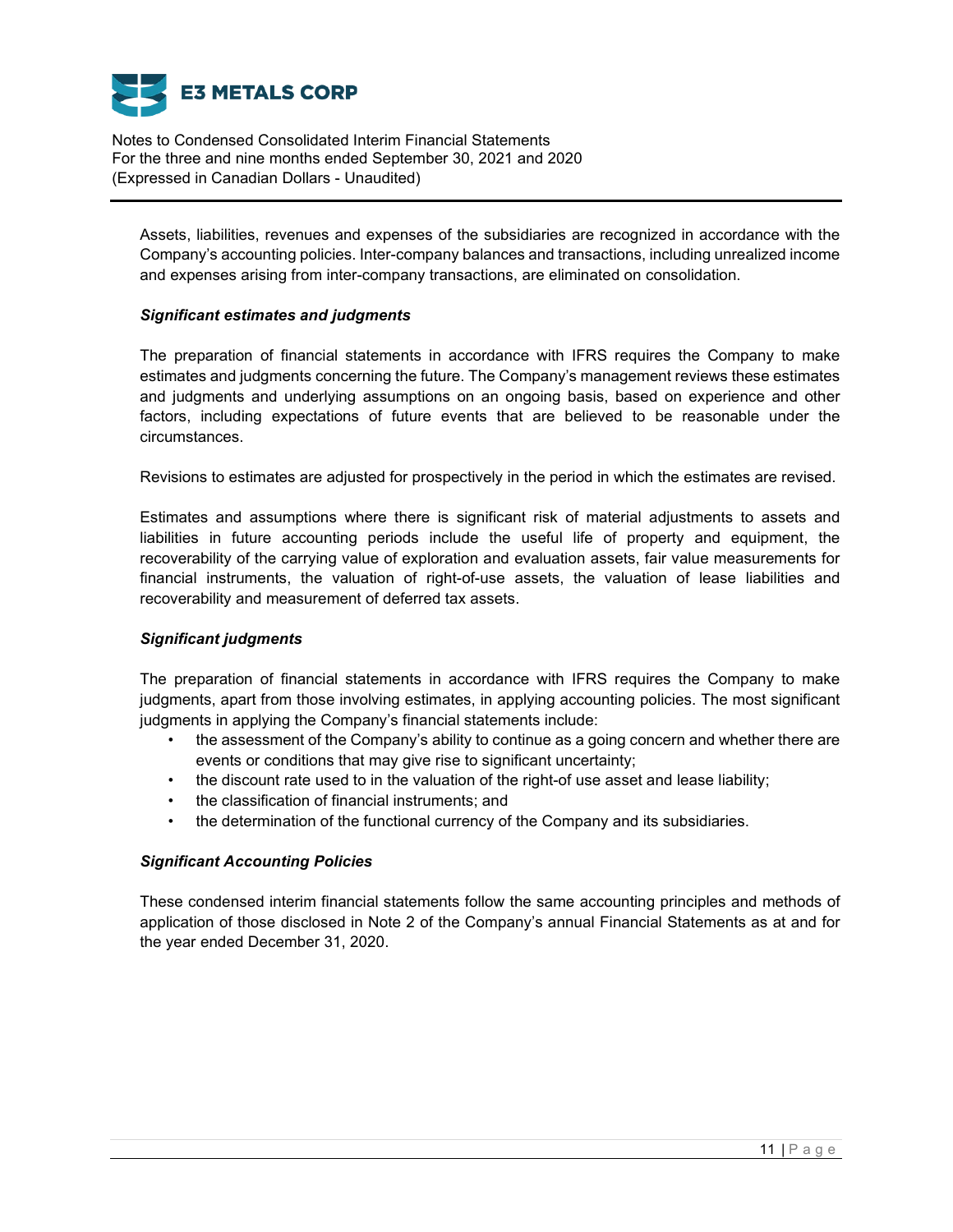

### **3. RECEIVABLES**

Receivables consist primarily of GST input tax credits. The Company expects to realize on all outstanding receivables during the current fiscal period.

## **4. PREPAID EXPENSES**

Prepaid expenses consist of various payments that will be amortized over the monthly periods which they relate to:

|                                                                                             |   | September 30,<br>2021               |   |                                      |
|---------------------------------------------------------------------------------------------|---|-------------------------------------|---|--------------------------------------|
| Deposits on office & lab leases<br>Insurance<br>Marketing and business development<br>Other |   | 4.520<br>22,342<br>18.650<br>78,750 | S | 18,552<br>13,520<br>23,986<br>30,432 |
|                                                                                             | S | 124.262                             | S | 86.490                               |

Classified \$28,750 GIC from restricted cash to prepaid expenses for current and prior year for presentation purposes as a deposit for corporate credit card.

## **5. PROPERTY AND EQUIPMENT**

|                       | Computer<br>Furniture<br>Equipment |        | Softw are<br>Licenses | Leasehold<br><b>Improvements</b> |         |
|-----------------------|------------------------------------|--------|-----------------------|----------------------------------|---------|
| Cost:                 |                                    |        |                       |                                  |         |
| At December 31, 2020  | 23,509                             | 2,760  | 27,428                | 2,308                            | 56,005  |
| Additions             | 39,198                             | 27,445 | 8,953                 |                                  | 75,596  |
| At September 30, 2021 | 62,707                             | 30,205 | 36,381                | 2,308                            | 131,602 |
| Amortization:         |                                    |        |                       |                                  |         |
| At December 31, 2020  | 19,984                             | 1,488  | 27,428                | 2,308                            | 51,209  |
| Amortization          | 7,374                              | 2,218  | 6,623                 |                                  | 16,215  |
| At September 30, 2021 | 27,358                             | 3,706  | 34,051                | 2,308                            | 67,424  |
| Net book value:       |                                    |        |                       |                                  |         |
| At December 31, 2020  | 3,525                              | 1,272  | ٠                     |                                  | 4,796   |
| At September 30, 2021 | 35,349                             | 26,499 | 2,330                 |                                  | 64,178  |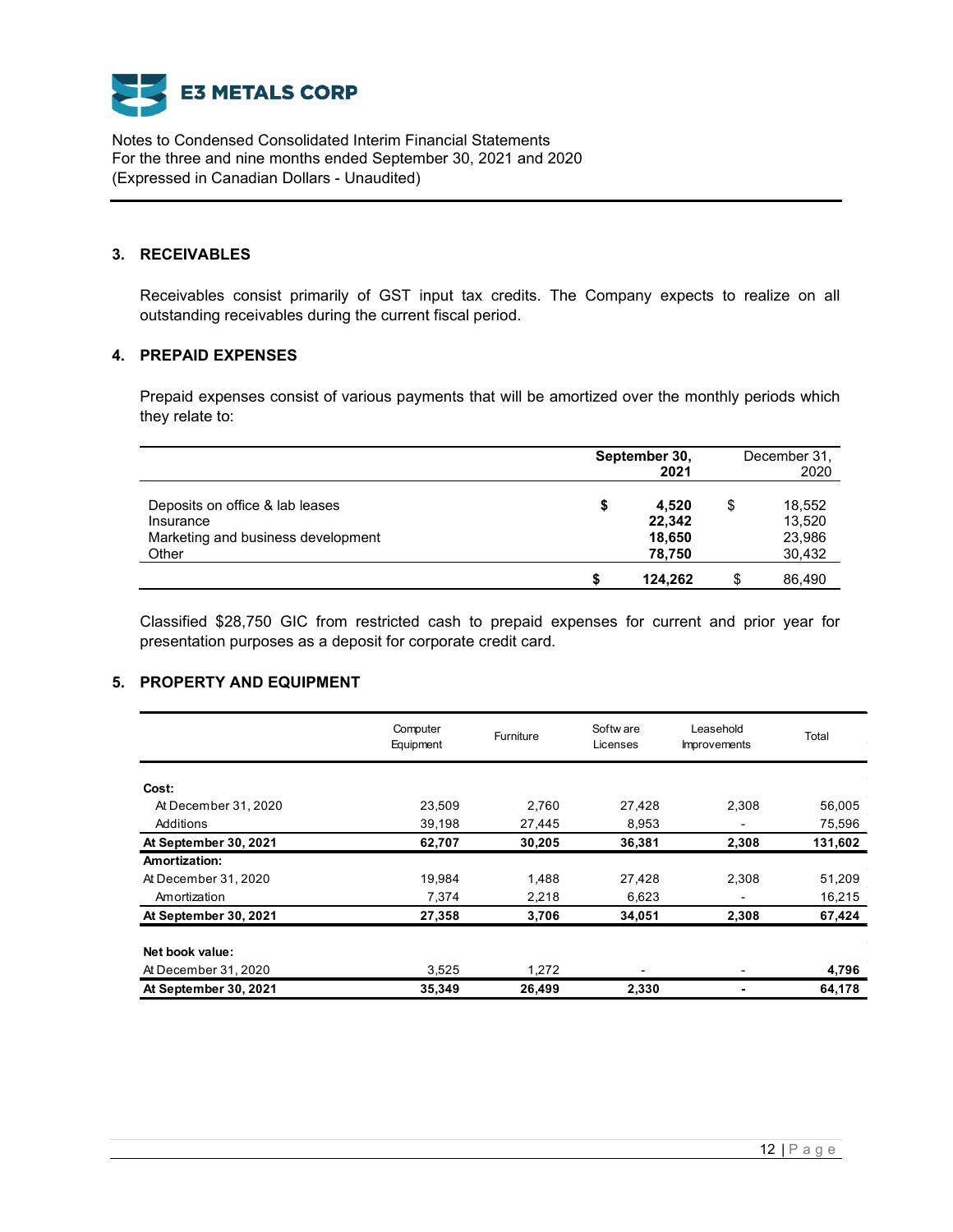

### **6. RIGHT-OF-USE ASSETS**

|                              | September 30,<br>2021 | December 31,<br>2020 |
|------------------------------|-----------------------|----------------------|
| Balance, beginning of period | 15,333<br>\$          | 11,433               |
| Additions                    | 326,007               | 42,934               |
| Current period amortization  | (75, 731)             | (39,034)             |
|                              | 265,609               | 15,333               |

# **7. EXPLORATION AND EVALUATION ASSETS**

The following table summarizes the Company's E&E asset expenditures in its Alberta Petro-Lithium Project as at September 30, 2021:

| <b>Exploration and Evaluation:</b> |  |           |
|------------------------------------|--|-----------|
| Balance December 31, 2020          |  | 2,876,588 |
| Additions                          |  | 1,553,859 |
| Balance, September 30, 2021        |  | 4,430,447 |
| Total, December 31, 2020           |  | 2,876,588 |
| Total, September 30, 2021          |  | 4,430,447 |

# **8. INTANGIBLE ASSETS**

|                             |    | September 30,<br>2021 |     | December 31.<br>2020 |
|-----------------------------|----|-----------------------|-----|----------------------|
| Opening balance             | \$ | 886,687               | \$  | 236,945              |
| Consultants                 |    | 316,556               |     |                      |
| Other expenditures          |    | 362,484               |     |                      |
| IP development expenditures |    | 1,151,957             |     | 649.742              |
| Grants                      |    | (643, 172)            |     |                      |
| Balance, end of year        | S. | 2,074,512             | \$. | 886,687              |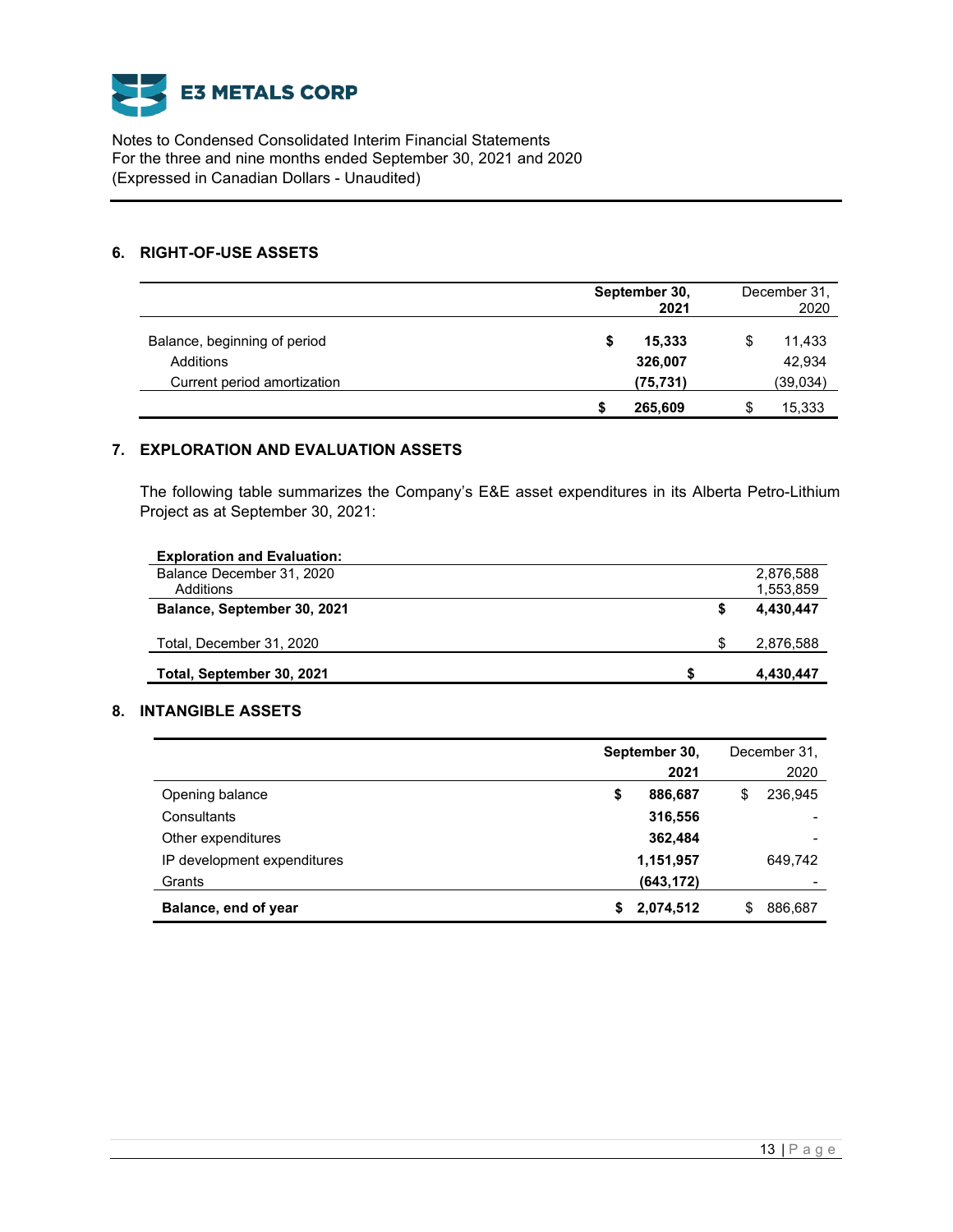

## **9. JOINT OPERATION**

Under the terms of the USA entered into in September 2019 with FMC Lithium USA Corp ("Livent"), E3 purchased fifty (50) common shares of 2216747 Alberta Ltd. ("Devco), representing a 50% ownership of the company. In addition, E3 granted Devco a perpetual, exclusive, royalty-free intellectual property license. The Company's intellectual property consists of its proprietary Ion-Exchange technology

On October 12, 2019, Livent contributed US \$1.5 million (approximately CAD \$2.0 million) to Devco which is being used to fund the development work being conducted through Devco. Livent has no recourse to demand repayment of the contribution; therefore the Company's share of contribution has been recognized within equity. The contribution, however, is restricted to jointly approved expenditures of Devco. At December 31, 2020, the Company share of cash restricted to jointly approved Devco expenditures was \$221,795. In accordance with IFRS 11 – Joint Arrangements, the Company's investment is considered a joint operation. As a result, the Company's recognized its share of the jointly held assets and liabilities as well as its share of the jointly incurred expenses relating to the ownership of Devco.

On January 25, 2021 Livent withdrew from the joint operation with E3 Metals. The exit from the joint operation followed the Unanimous Shareholder Agreement with the following predetermined terms:

• E3 exercised the right to purchase the property and equipment in Devco (which amounted to \$4,960)

• All Devco Intellectual Property and developments was transferred by Devco to E3 for USD \$1.00

• After the completion of the sale and distributions, E3 purchased and Livent sold all of its common shares of Devco to E3 for USD \$1.00 free and clear of all encumbrances

• Any remaining funds from Livent's Contribution of Capital held in Devco shall be for the sole benefit of Devco.

E3 has accounted for the acquisition of the assets from Devco as an asset acquisition. The fair value of the assets were based on the cost approach as prescribed in IFRS 13 (Cash \$221,922, GST Receivable \$29,423, and Intangible assets \$738,279). The difference between the consideration paid and assets were recorded as an offset to contributed capital.

The following summarizes the amounts included in the Company's financial statements as a result of the Devco consolidation:

|                       | Sep 30, 2021            |              | Dec 31, 2020           |              |
|-----------------------|-------------------------|--------------|------------------------|--------------|
|                       | <b>E3 Metals - 100%</b> | Devco - 100% | <b>E3 Metals - 50%</b> | Devco - 100% |
| Cash                  | 135                     | 135          | 221.795                | 443,590      |
| <b>GST</b> receivable | 58.844                  | 58.844       | 29.422                 | 58,844       |
| Intangible assets     | 1.481.519               | 1.481.519    | 738,279                | 1,476,558    |
| Contributed capital   | 1.986.898               | 1,986,898    | 997,275                | 1,994,551    |
| Current year deficit  | (7,256)                 | (7,256)      | (7, 845)               | (15,691)     |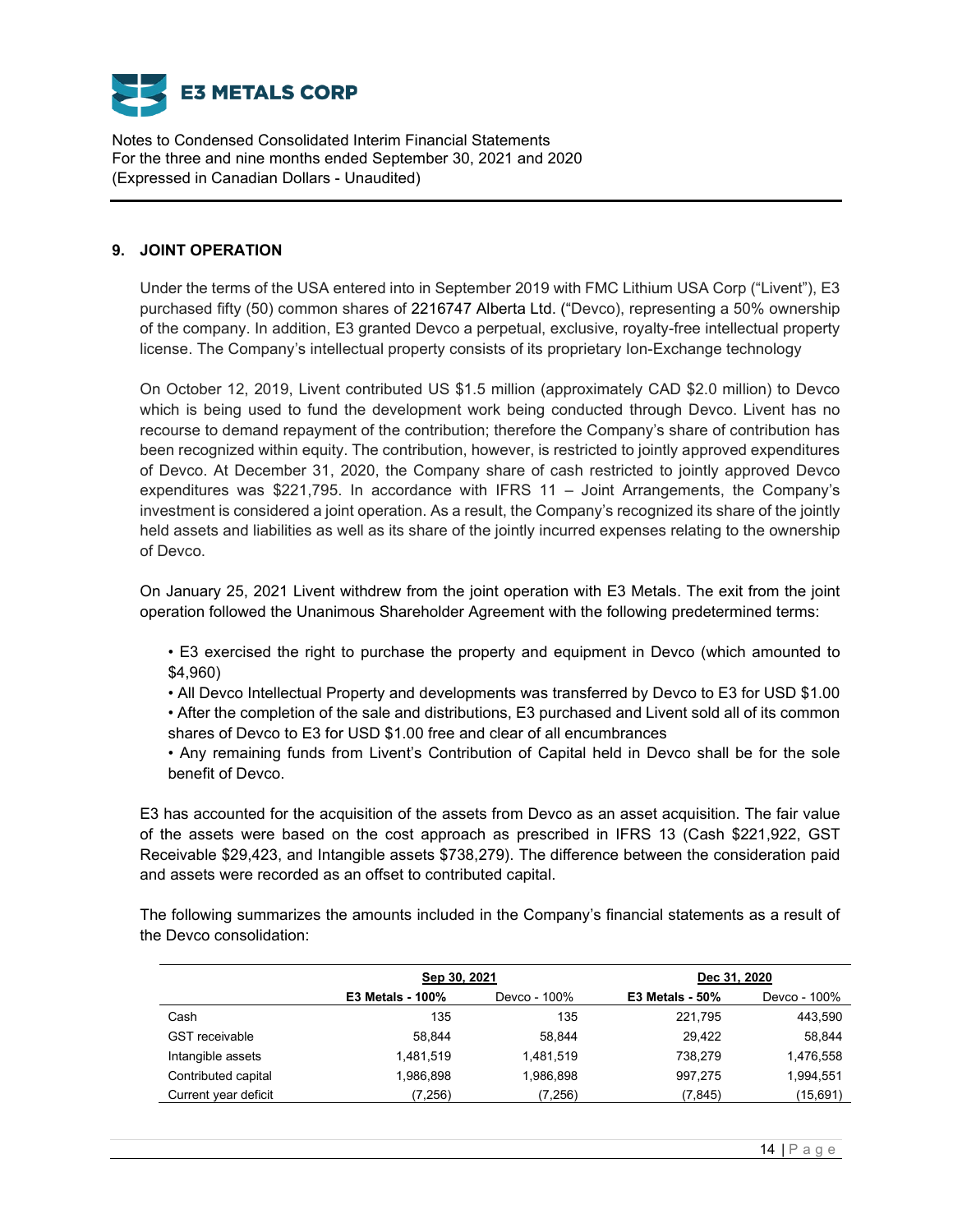

## **10. LEASE LIABILITIES**

|                                | <b>September 30, 2021</b> |                    |    | December 31, 2020 |
|--------------------------------|---------------------------|--------------------|----|-------------------|
| Liability:                     |                           |                    |    |                   |
| Balance, January 1<br>Addition | \$                        | 18,306<br>326,007  | \$ | 12.644<br>42,934  |
| Interest<br>Lease payments     |                           | 11,237<br>(63,067) |    | 1,528<br>(38,800) |
| Balance, end of period         | S                         | 292,483            | \$ | 18,306            |
| Less short-term                |                           | (127,043)          |    | (18,306)          |
| Long-term                      |                           | 165,440            |    |                   |

The Company entered into two leases:

- Lab facility for 36 months effective February 1, 2021
- Office lease for 39.5 months effective April 15, 2021

The lease liabilities have been present valued using a discount rate of 8%.

# **11. LONG-TERM NOTES PAYABLE**

On September 23, 2020, the Company entered into an agreement with the Government of Canada as represented by the Minister responsible for Western Economic Diversification Canada. The Company received a total of \$150,000 to assist with general corporate costs. The Company had the right to prepay the note at any time without penalty and is not subject to any covenants. On March 9, 2021 the Company exercised this right and repaid in full.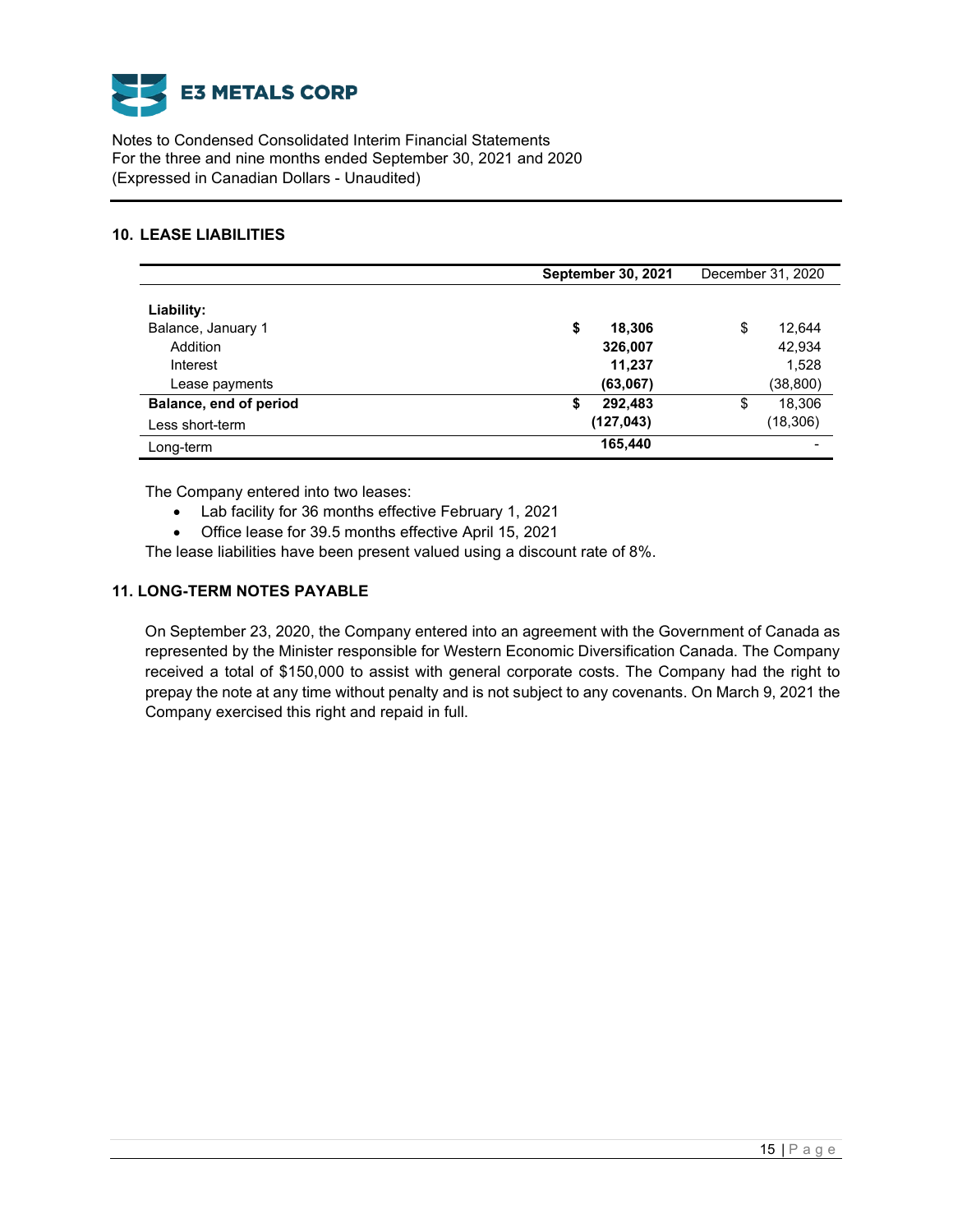

## **12. SHARE CAPITAL**

## *Authorized share capital*

Unlimited common shares with no par value.

### *Issued and outstanding*

|                                                          | <b>Number of Shares</b> |
|----------------------------------------------------------|-------------------------|
|                                                          | 2021                    |
| Balance at January 1                                     | 41,664,131              |
| Issuance of shares on exercise of stock options/warrants | 4,968,975               |
| Issuance of shares by private placement                  | 6,793,300               |
| <b>Balance at September 30</b>                           | 53,426,406              |

Share capital transactions during the period ended September 30, 2021 were as follows:

On February 8, 2021, the Company closed its brokered private placement by issuing 6,793,300 units at a price of \$1.185 per unit for total gross proceeds of \$8,050,061. Each unit was comprised of one common share and one common share purchase warrant. Each whole common share purchase warrant entitles the holder to acquire one additional common share at an exercise price of \$1.65 for a period of 24 months following the date of issuance. Commissions comprised of \$734,001 cash, and 567,931 broker warrants were issued in connection with the closing (valued at \$1,313,599 using Black Scholes). Broker warrants issued carry the same terms as the unit warrants. As the closing price of the Company's shares on February 8, 2021 exceeded the unit price of the private placement (\$3.45 and \$1.185 respectively), no residual value was allocated to the warrants.

During the period the Company issued 4,968,975 common shares pursuant to the exercise of 4,968,975 stock options and warrants at a price of \$0.40-\$1.40 per share. Total proceeds received were \$2,955,144.

The regulatory fees and legal fees attributable to the shares issuances for the year totaled \$125,251.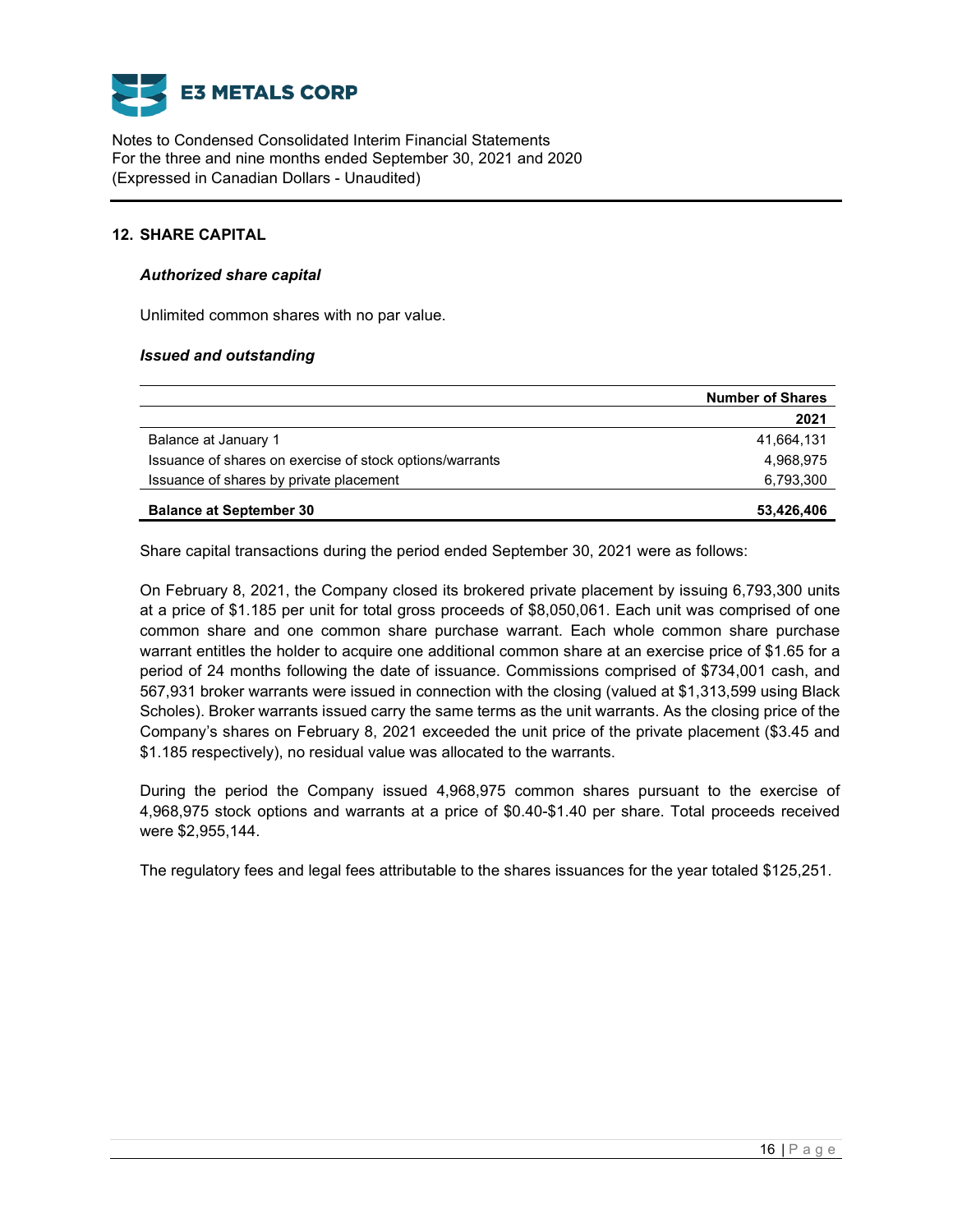

### **Share Purchase Warrants**

The issuances of the share purchase warrants are summarized as follows:

|                                                 | <b>September 30, 2021</b> |                                           |  |  |
|-------------------------------------------------|---------------------------|-------------------------------------------|--|--|
|                                                 | Number of<br>warrants     | <b>Weighted average</b><br>exercise price |  |  |
| Warrants, beginning of year                     | 6,767,300                 | 0.93                                      |  |  |
| Issued in connection with the private placement | 6,793,300                 | 1.65                                      |  |  |
| Brokers' warrants                               | 846,407                   | 1.43                                      |  |  |
| Exercised                                       | (3,362,726)               | 0.67                                      |  |  |
| Warrants, end of period                         | 11,044,281                | 1.49                                      |  |  |

The share purchase warrants outstanding and exercisable as at September 30, 2021:

|                   |             |                |              | Weighted     |             |
|-------------------|-------------|----------------|--------------|--------------|-------------|
|                   | Number of   |                |              | average life | Number of   |
|                   | warrants    |                |              | of warrants  | warrants    |
| Grant date        | outstanding | Exercise price | Expiry date  | (years)      | exercisable |
| December 19, 2019 | 162,500     | \$<br>0.60     | Dec 19, 2022 | 1.22         | 162,500     |
| March 2, 2020     | 787,750     | \$<br>0.60     | Sep 2, 2022  | 0.92         | 787,750     |
| March 2, 2020     | 14,750      | \$<br>0.40     | Sep 2, 2022  | 0.92         | 14,750      |
| December 17, 2020 | 2,576,169   | \$<br>1.40     | Dec 17, 2022 | 1.21         | 2,576,169   |
| December 17, 2020 | 73,583      | \$<br>0.85     | Dec 17, 2022 | 1.21         | 73,583      |
| February 8, 2021  | 7,361,231   | \$<br>1.65     | Feb 8, 2023  | 1.36         | 7.361.231   |
| June 30, 2021     | 68,298      | \$<br>1.40     | Dec 17, 2022 | 1.21         | 68,298      |
|                   | 11,044,281  | \$<br>1.49     |              | 1.29         | 11,044,281  |

The fair value of broker warrants was estimated using the Black-Scholes pricing model based on the date of grant and using the following assumptions:

| Period ended September 30,<br>2021 |            |
|------------------------------------|------------|
| Risk-free interest rate            | 0.28%      |
| Expected stock price volatility    | 94.73%     |
| <b>Expected life</b>               | 1.95 years |
| Fair value per warrant granted     | \$2.31     |
| Forfeiture rate                    | በ%         |

During the period ended September 30, 2021, the Company recorded \$1,313,599 in share issuance costs for the broker warrants granted during the period.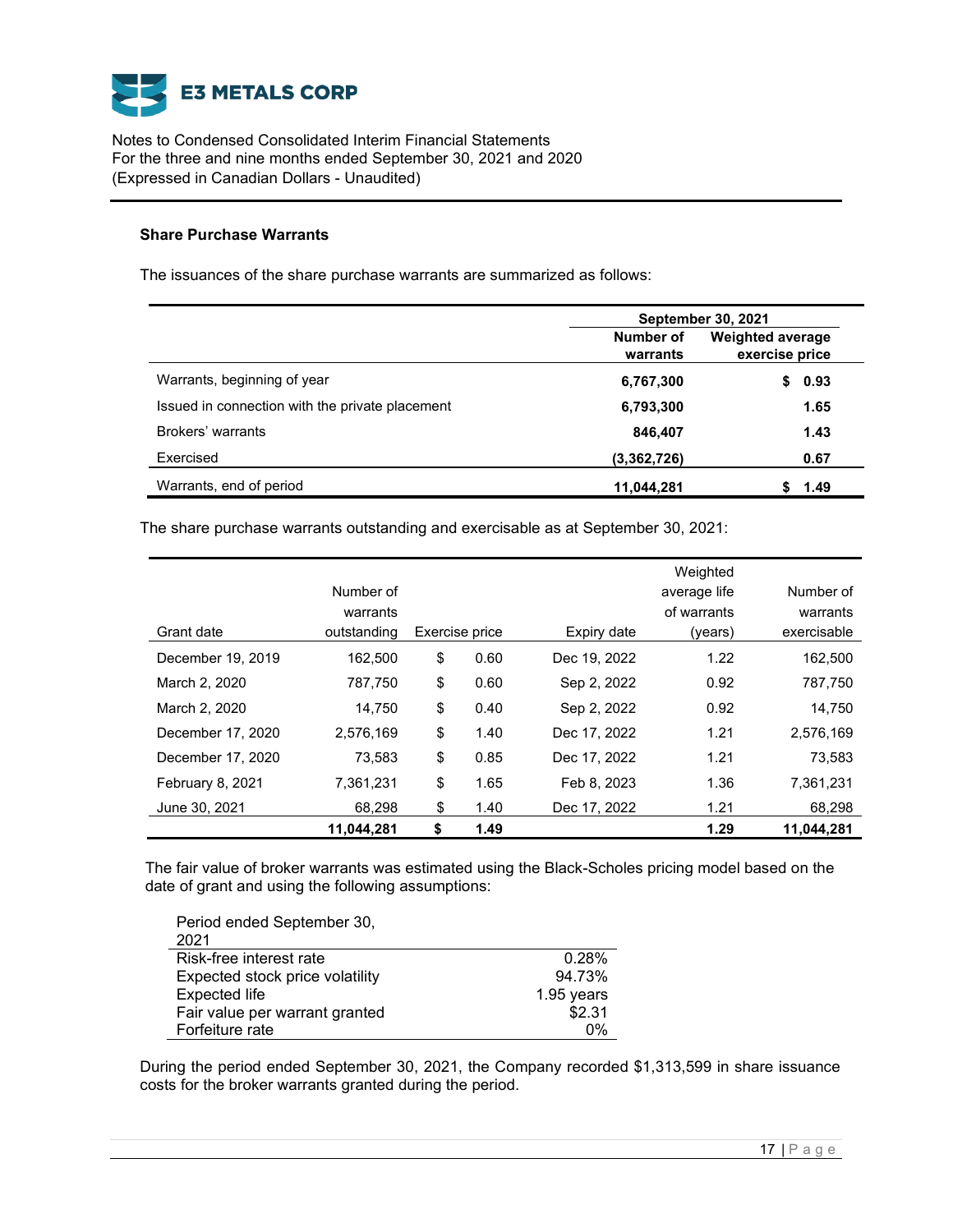

### *Stock options*

The Company has adopted a shareholder-approved 10% rolling stock option plan (the "Plan") pursuant to which options are granted to directors, officers, employees and other service providers. The Company follows the policies of the Exchange where the number of common shares which may be issued pursuant to options granted under the Plan may not exceed 10% of the issued and outstanding shares of the Company from time to time at the date of granting of options. Each option agreement with the grantee sets forth, among other things, the number of options granted, the exercise price and the vesting conditions of the options. Options granted fully vest on the date of grant, except for options issued to Consultants, which vest in stages over 12 months with no more than 25% of the options vesting in any 3-month period.

A summary of the Company's stock option transactions is presented below:

The share options outstanding as at:

|                                        |                      | <b>September 30, 2021</b>             | December 31, 2020    |                                       |  |
|----------------------------------------|----------------------|---------------------------------------|----------------------|---------------------------------------|--|
|                                        | Number of<br>options | Weighted<br>average<br>exercise price | Number of<br>options | Weighted<br>average<br>exercise price |  |
| Options outstanding, beginning of year | 2,938,000            | \$0.48                                | 1.915.000            | \$0.42                                |  |
| Granted                                | 2,105,000            | \$1.89                                | 1,903,000            | \$0.52                                |  |
| <b>Fxercised</b>                       | (1,606,250)          | \$0.44                                | (780,000)            | \$0.41                                |  |
| Expired                                | (110,000)            | \$1.19                                | (100,000)            | \$0.40                                |  |
| Options outstanding, end of period     | 3,326,750            | \$1.36                                | 2,938,000            | \$0.48                                |  |

The weighted average life of options outstanding is 2.55 years (2020 – 1.99).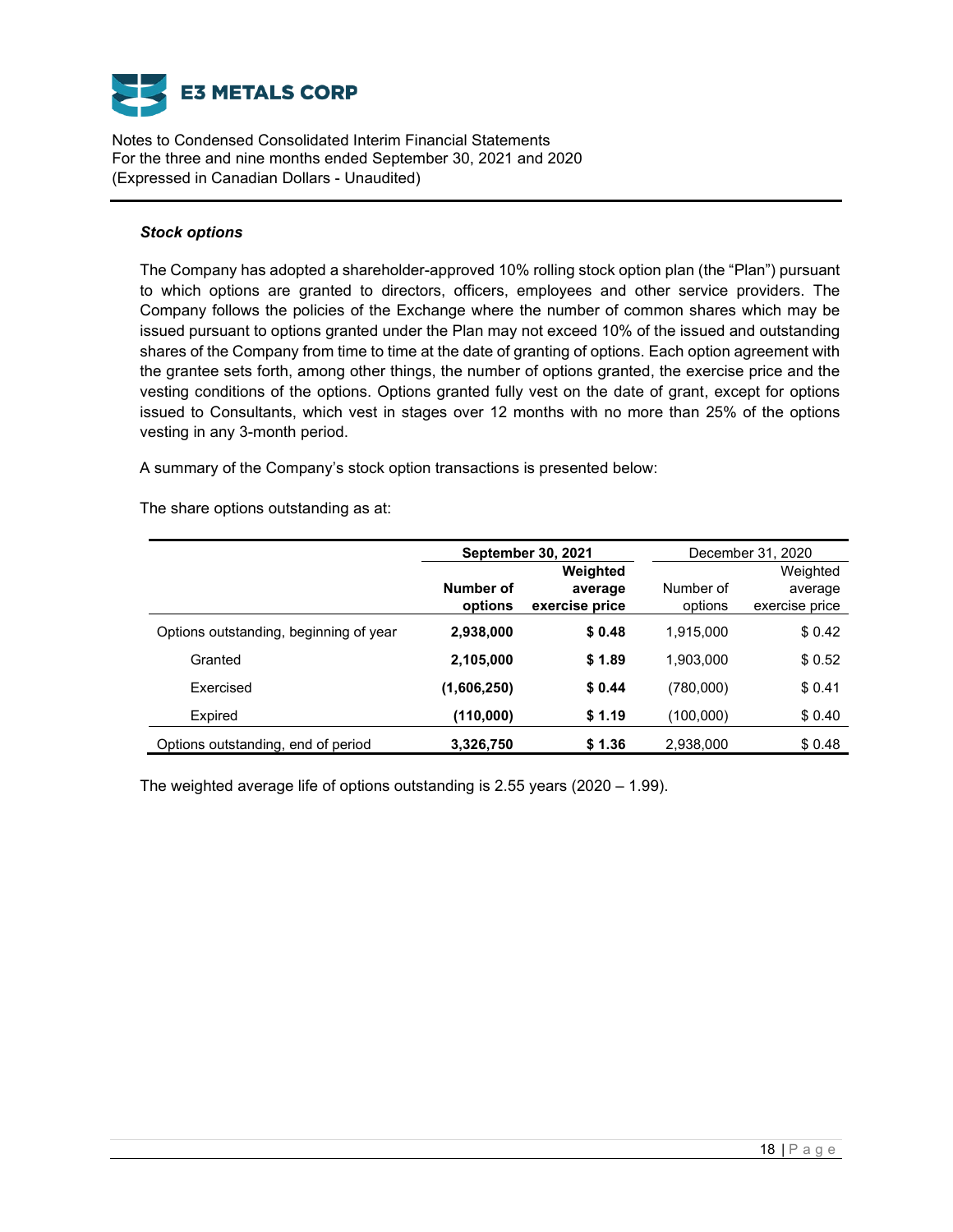

| August 3, 2021<br><b>Outstanding, End of Period</b> | 25,000<br>3,326,750  | \$<br>\$       | 1.77<br>1.36 | August 3, 2026    |  |
|-----------------------------------------------------|----------------------|----------------|--------------|-------------------|--|
| June 23, 2021                                       | 720,000              | \$             | 1.70         | June 23, 2026     |  |
| April 19, 2021                                      | 50,000               | \$             | 2.05         | April 19, 2024    |  |
| March 19, 2021                                      | 25,000               | \$             | 3.00         | March 19, 2024    |  |
| March 1, 2021                                       | 100,000              | \$             | 3.57         | March 1, 2024     |  |
| February 17, 2021                                   | 200,000              | \$             | 3.80         | February 17, 2024 |  |
| February 8, 2021                                    | 25,000               | \$             | 3.20         | February 8, 2024  |  |
| January 13, 2021                                    | 806,750              | \$             | 1.38         | January 13, 2024  |  |
| January 8, 2021                                     | 85,000               | \$             | 1.08         | January 8, 2023   |  |
| November 9, 2020                                    | 550,000              | \$             | 0.70         | November 9, 2023  |  |
| August 24, 2020                                     | 30,000               | \$             | 0.40         | August 24, 2022   |  |
| April 22, 2020                                      | 500,000              | \$             | 0.40         | April 22, 2023    |  |
| April 22, 2020                                      | 85,000               | \$             | 0.40         | April 22, 2022    |  |
| December 27, 2018                                   | 125,000              | \$             | 0.40         | December 27, 2021 |  |
| Grant date                                          | outstanding          | Exercise price |              | Expiry date       |  |
|                                                     | Number of<br>Options |                |              |                   |  |

The share options outstanding and exercisable as at September 30, 2021:

The fair value of options was estimated using the Black-Scholes options pricing model based on the date of grant and using the following assumptions:

Period ended September 30, 2021

| 2021.                           |                     |
|---------------------------------|---------------------|
| Risk-free interest rate         | $0.23\% - 0.28\%$   |
| Expected stock price volatility | $91.29\% - 98.10\%$ |
| <b>Expected life</b>            | 2.31 years          |
| Fair value per option granted   | $$0.63 - $2.73$     |
| Forfeiture rate                 | 1.19%               |

During the period ended September 30, 2021, the Company recorded \$1,515,508 in share-based compensation expense for the options vested during the period.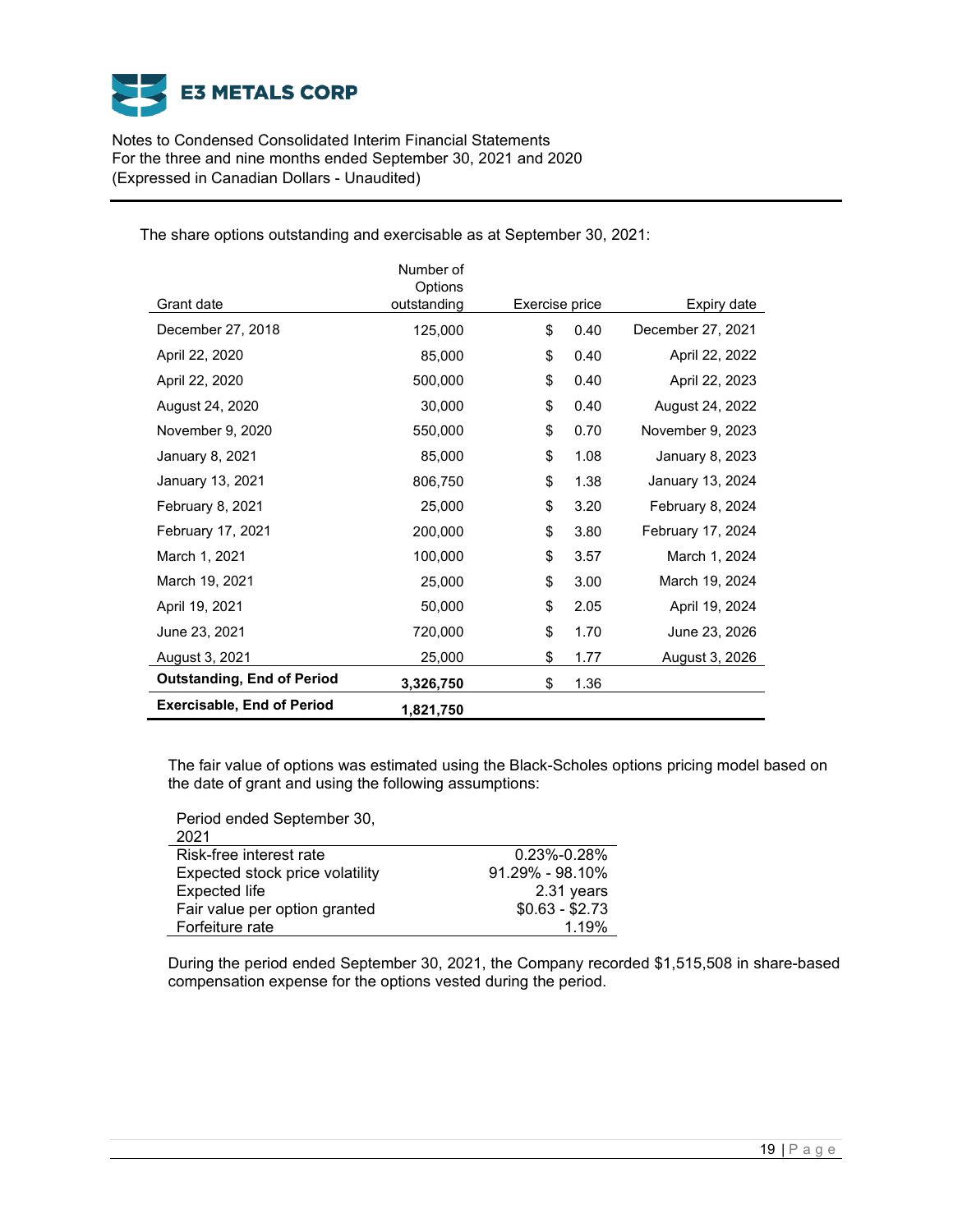

## **13. MANAGEMENT COMPENSATION**

Key management personnel are persons responsible for planning, directing and controlling activities of an entity, and include executive and non-executive directors and officers. During the nine months ended September 30, 2021 and 2020, the remuneration of the key management personnel were as follows:

| Nine months ended September 30,      | 2021    |     | 2020    |
|--------------------------------------|---------|-----|---------|
| Management salaries and benefits (i) | 342.900 | \$. | 171,235 |
| Consulting fees (ii)                 | 35,000  |     | 63,203  |
| Share-based compensation             | 141.994 |     | 32,302  |
| Total                                | 519,894 | S   | 266,740 |

- (i) Management salaries and benefits include the officers of the Company. Further compensation details can be found in the Management Information Circular listed on SEDAR.
- (ii) On January 1, 2021, the Company entered into an agreement with Evrota Energy Ltd. to provide part-time CFO services and other consulting services on a contract basis. For the period ended September 30, 2021, the Company paid \$35,000 in fees to Evrota Energy (2020 - \$63,203 in fees to the CFO Centre).

### **14. FINANCIAL RISK AND CAPITAL MANAGEMENT**

As at September 30, 2021, the Company's financial instruments include cash, restricted cash, receivables, trade payables and accrued liabilities, long-term notes payable and due to related parties. Cash, restricted cash and receivables are classified as financial assets at amortized cost. Trade payables and accrued liabilities, long-term notes payable and due to related parties are classified as amortized cost.

The carrying value of these financial instruments approximates their fair value due to their short-term maturity.

The Company's financial instruments are exposed to credit risk, liquidity risk, and market risks.

### *Credit risk*

Credit risk is the risk that one party to a financial instrument will fail to discharge an obligation and cause the other party to incur a financial loss. The Company is exposed to credit risk with respect to its cash and receivables. The Company minimizes its exposure to credit risk by placing its cash with Canadian Schedule 1 Chartered banks. While there is concentration of risk by holding all funds with one institution, management assesses credit risk of cash as low due to the high credit quality rating the institution has with the rating agencies. As at September 30, 2021, the Company had cash of \$12,795,930 (December 31, 2020 - \$6,467,377).

The Company's secondary exposure to credit risk is on its receivable. This risk is minimal as receivables consist primarily of refundable input tax credits. Gross amounts receivable of \$135,549 (December 31, 2020 - \$52,929).